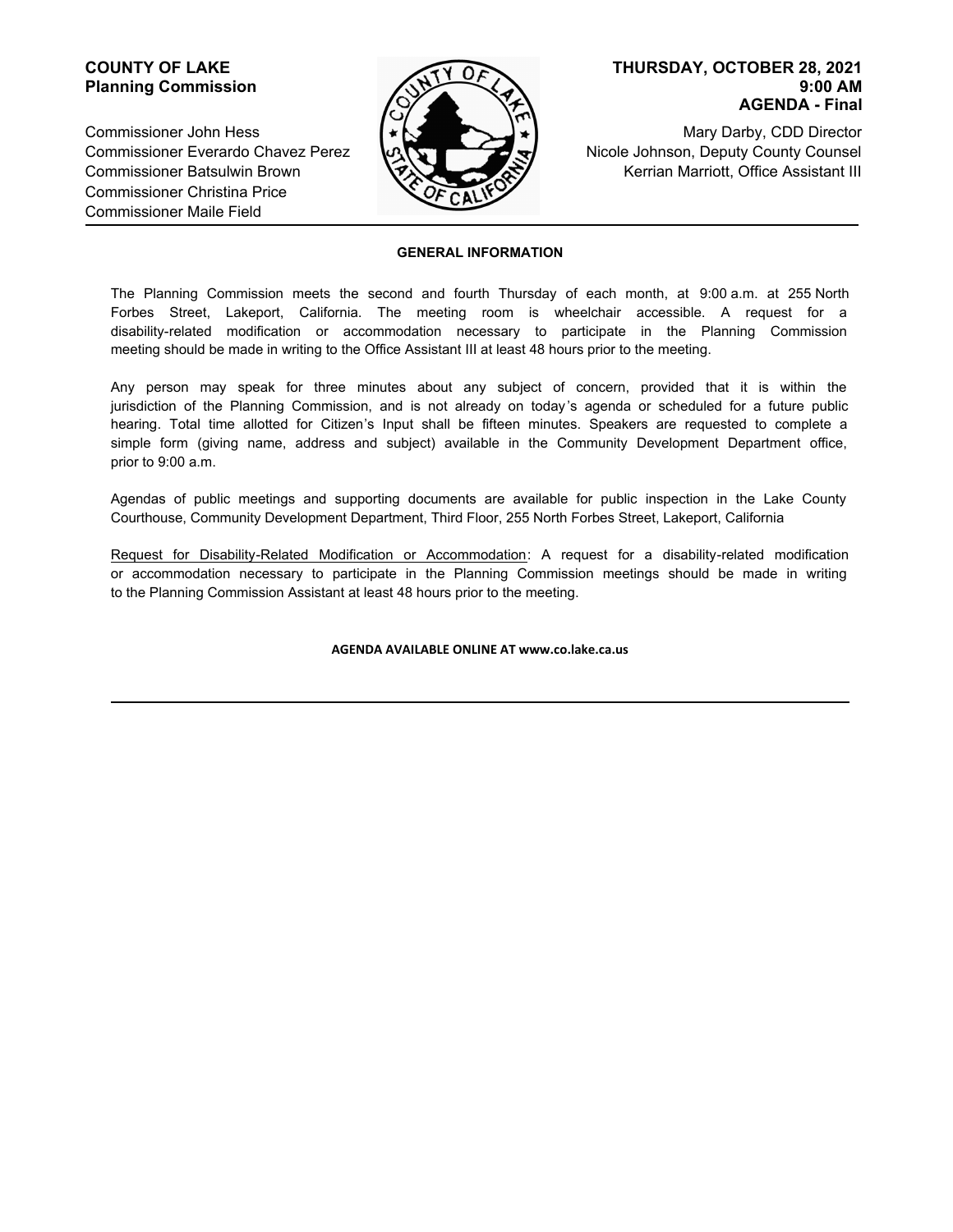**Due to the COVID-19 crisis, meetings of the Lake County Planning Commission will be available for participation virtually via Zoom. Live video of all Planning Commission meetings are broadcast on Lake County PEG TV (TV8) , and online, at : https://countyoflake.legistar.com/Calendar.aspx To participate in real time, please join the Zoom Meeting, by clicking the link below at 9am:Join from a PC, Mac, iPad, iPhone or Android device: Join from a PC, Mac, iPad, iPhone or Android device: Join from a PC, Mac, iPad, iPhone or Android device: Please click this URL to join. https://lakecounty.zoom.us/j/91378251263?pwd=cFVyaG9ZL3JrbWRNNHlGcjlISStwdz09 Passcode: 824276 Or One tap mobile: +16699006833,,91378251263#,,,,\*824276# US (San Jose) +13462487799,,91378251263#,,,,\*824276# US (Houston) Or join by phone: Dial(for higher quality, dial a number based on your current location): US: +1 669 900 6833 or +1 346 248 7799 or +1 253 215 8782 or +1 312 626 6799 or +1 929 205 6099 or +1 301 715 8592 Webinar ID: 913 7825 1263 Passcode: 824276 International numbers available: https://lakecounty.zoom.us/u/abEicdoQni**

**Or an H.323/SIP room system: H.323: 162.255.37.11 (US West) or 162.255.36.11 (US East) Webinar ID: 913 7825 1263 Passcode: 824276**

 **SIP: 91378251263@zoomcrc.com Passcode: 824276**

**To submit a written comment on any agenda item please visit https://countyoflake.legistar.com/Calendar.aspx and click on the eComment feature linked to the meeting date.**

**Thank you for your interest in this meeting.**

**9:00 AM - Call To Order**

## **Pledge of Allegiance**

Consideration of the Approval of Minutes from the October 14, 2021 Planning Commission Meeting.

*Memo:* [21-1090](http://countyoflake.legistar.com/gateway.aspx?m=l&id=/matter.aspx?key=12164)

*Attachments:* [October 14, 2021 Planning Commission Meeting Minutes\\_v1](http://countyoflake.legistar.com/gateway.aspx?M=F&ID=8656ed17-06ce-404e-b0db-dddd551199d7.pdf)

### **CITIZEN'S INPUT**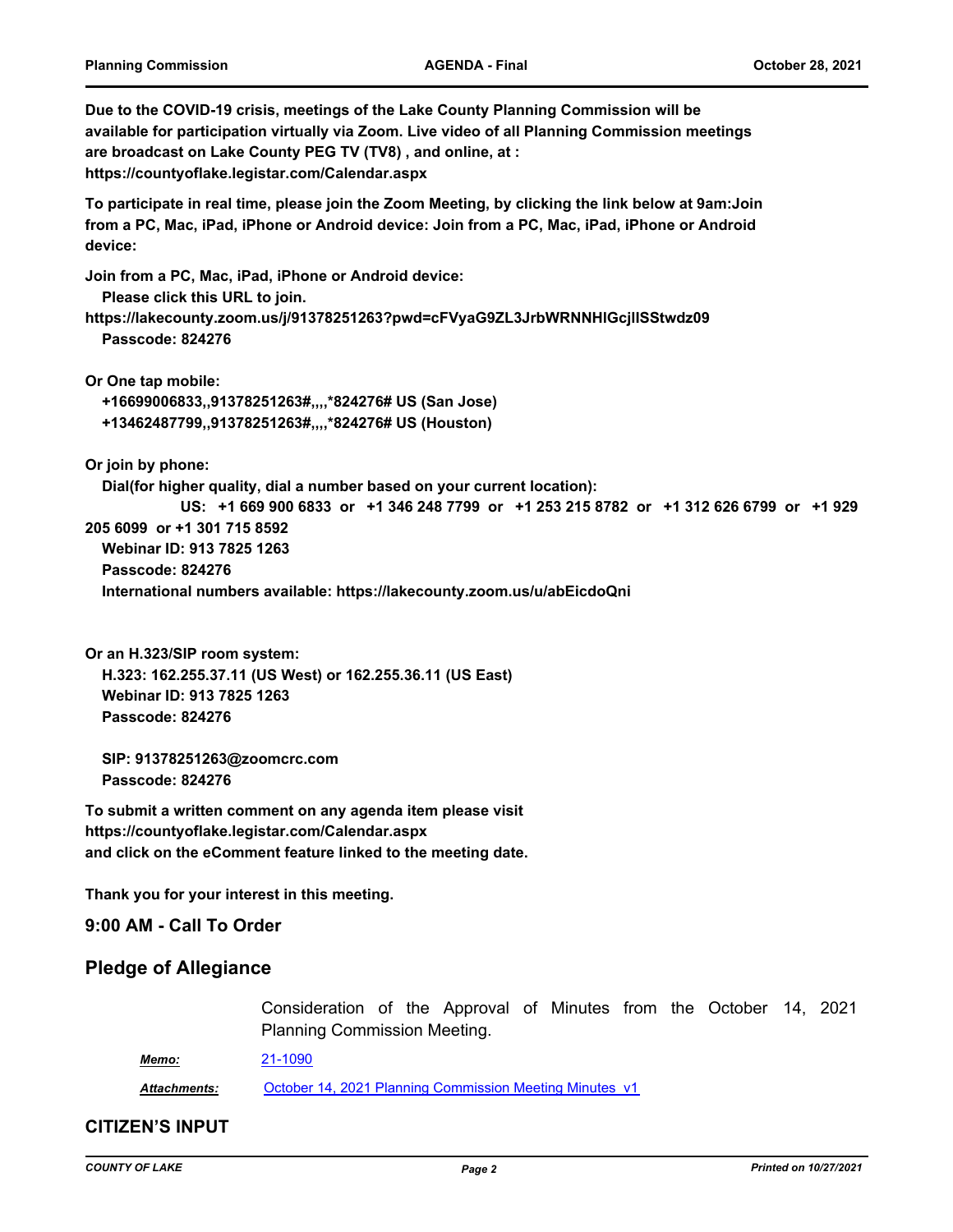Consideration of Proposed 2022 Planning Commissioner Regular Meeting Calendar.

*Memo:* [21-1091](http://countyoflake.legistar.com/gateway.aspx?m=l&id=/matter.aspx?key=12165)

[Copy of Draft of 2022 PC meeting calendar](http://countyoflake.legistar.com/gateway.aspx?M=F&ID=7d5783e9-ec5b-4eed-b9a7-32c2d8b2ec36.pdf) [2022 PC DUE DATES](http://countyoflake.legistar.com/gateway.aspx?M=F&ID=fd51cdae-d943-4626-9c10-d73bcc9862aa.pdf) *Attachments:*

**1**

9:05 A.M. Public Hearing to consider MAJOR USE PERMIT (UP 19-36). Applicant: Brian D. Pensack and Garrett W. Burdick (Lake Vista Farms, LLC). Owner: Lake Vista Farms, LLC. Proposed Project: Applicant is applying for 15-acres of outdoor commercial cannabis canopy area within five fenced cultivation areas, up to 25.8 acres. Cultivation accessory items include portable toilets, trash enclosures, vegetative waste storage area, 2,500-gallon water storage tanks at each cultivation area, and Conex shipping containers and/or 8'x8' storage sheds (or similar) for storage of pesticides, fertilizers, and hazardous materials. Onsite nursery within an existing barn. Renovated 10' x 30' shipping container to house security equipment and camera monitors, and 6' tall security fencing, secured by locked gates, to enclose cultivation areas. Address: 2050 and 2122 Ogulin Canyon Road, Clearlake CA. (Michael Taylor)

### *Memo:* [21-1092](http://countyoflake.legistar.com/gateway.aspx?m=l&id=/matter.aspx?key=12166)

[UP19-36\\_Staff\\_Report\\_10222021](http://countyoflake.legistar.com/gateway.aspx?M=F&ID=a609b8e9-1ea9-41da-af2f-e5e5418c993c.pdf) *Attachments:*

Attachment 1 Proposed Site Plans Attachment 2 Property Management Plan [Attachment\\_3\\_Proposed\\_Conditions\\_Of\\_Approval](http://countyoflake.legistar.com/gateway.aspx?M=F&ID=80bc53c4-897b-4bd8-91d1-249bd6dad667.pdf)

Attachment 4 Hydrology Report

Attachment 5 Drought Management Plan

[Attachment\\_6\\_InitialStudy](http://countyoflake.legistar.com/gateway.aspx?M=F&ID=edc8c4f1-e091-435e-b263-93eff577ea64.pdf)

Attachment 7 BiologicalAssessment

Attachment 8 Agency Response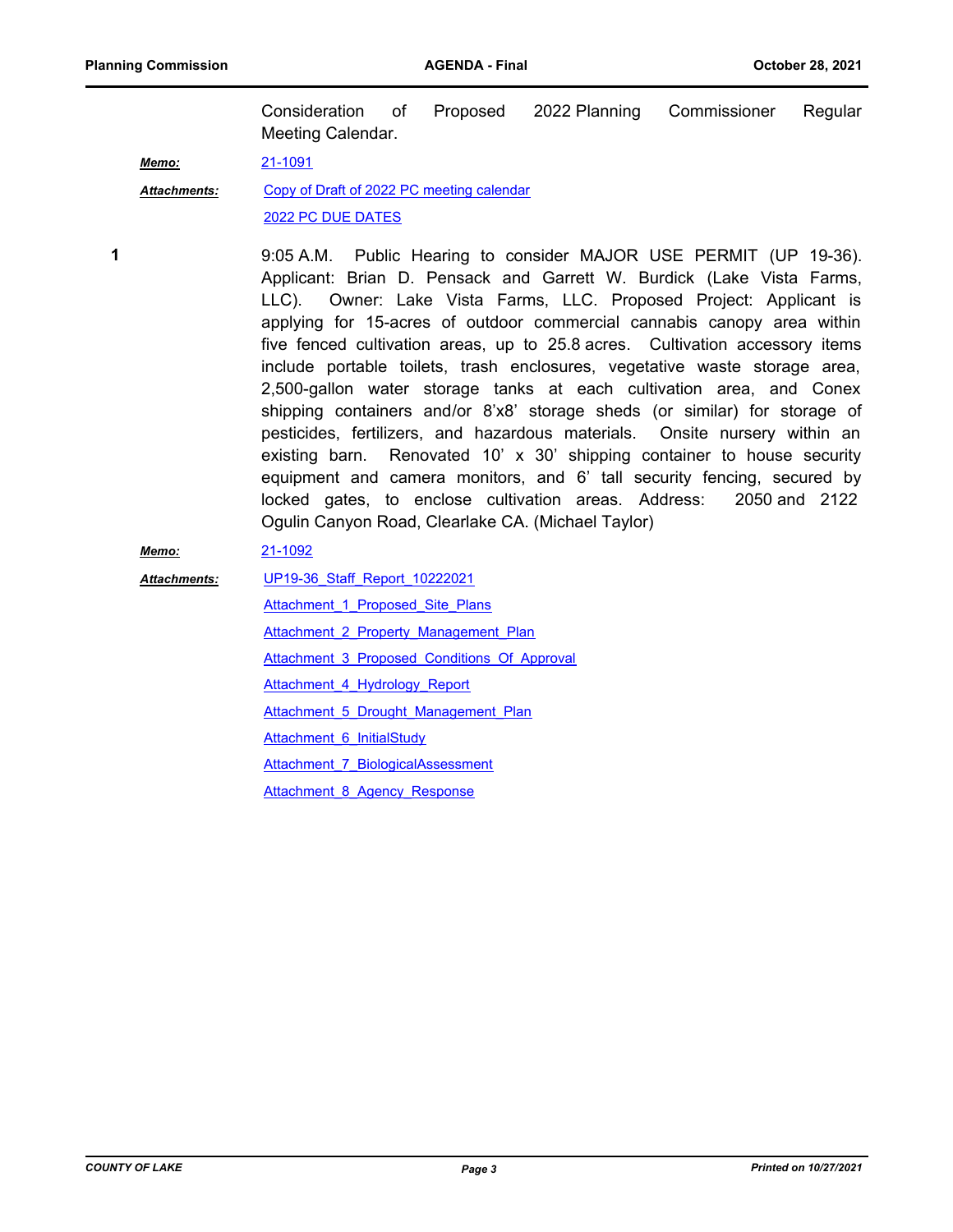| $\mathbf{2}$ |                     | 9:10 A.M.<br>Public Hearing to consider approving Modification<br>(MMU<br>21-22) of original Use Permit UP 18-35. . Applicant/Owner: Green Bear<br>Farms Cali LLC / Wais Amin. Proposed Project: Amendment to original<br>canopy / cultivation area; sixteen (16) additional greenhouses, and one<br>A-Type 13 Self Distribution license to allow legal transport of cannabis to<br>and from the site. Location: 4680 Clark Drive, Kelseyville, CA. (Eric Porter) |
|--------------|---------------------|-------------------------------------------------------------------------------------------------------------------------------------------------------------------------------------------------------------------------------------------------------------------------------------------------------------------------------------------------------------------------------------------------------------------------------------------------------------------|
|              | Memo:               | 21-1093                                                                                                                                                                                                                                                                                                                                                                                                                                                           |
|              | <b>Attachments:</b> | MMU 21-22 SR FINAL                                                                                                                                                                                                                                                                                                                                                                                                                                                |
|              |                     | Attachment 1 vicinity map                                                                                                                                                                                                                                                                                                                                                                                                                                         |
|              |                     | <b>Attachment 2 Orig COAs</b>                                                                                                                                                                                                                                                                                                                                                                                                                                     |
|              |                     | Attachment 3 COAs addendum                                                                                                                                                                                                                                                                                                                                                                                                                                        |
|              |                     | <b>Attachment 4 Agency Comments</b>                                                                                                                                                                                                                                                                                                                                                                                                                               |
|              |                     | Attachment 5 revised site plans                                                                                                                                                                                                                                                                                                                                                                                                                                   |
|              |                     | Attachment 6a IS addendum                                                                                                                                                                                                                                                                                                                                                                                                                                         |
|              |                     | Attachment 6b memo to Clearinghouse re change of scope                                                                                                                                                                                                                                                                                                                                                                                                            |
|              |                     | <b>Attachment 6c revised scope</b>                                                                                                                                                                                                                                                                                                                                                                                                                                |
|              |                     | <b>Attachment 7 water availability analysis</b>                                                                                                                                                                                                                                                                                                                                                                                                                   |
|              |                     | Memo CEQA MMU 21-22                                                                                                                                                                                                                                                                                                                                                                                                                                               |
| 3            |                     | 9:15 A.M.<br>Public Hearing to consider approving Modification<br>(MMU<br>21-20) of original Use Permit UP 18-43. Applicant/Owner: Sunny S Ranch<br>/ Shannon Sanders. Proposed Project: Four 2,499 sq. ft. nursery areas<br>(greenhouses) for immature cannabis plants in conjunction with previously<br>approved file no. UP 18-43. Location: 19424 Butts Canyon<br>Road,<br>Middletown, CA. (Eric Porter)                                                      |
|              | Memo:               | 21-1094                                                                                                                                                                                                                                                                                                                                                                                                                                                           |
|              | <b>Attachments:</b> | MMU 21-20 SR FINAL                                                                                                                                                                                                                                                                                                                                                                                                                                                |
|              |                     | <b>Attachment 1 vicinity map</b>                                                                                                                                                                                                                                                                                                                                                                                                                                  |
|              |                     | <b>Attachment 2 Original COAs</b>                                                                                                                                                                                                                                                                                                                                                                                                                                 |
|              |                     | <b>Attachment 3 MMU COAs</b>                                                                                                                                                                                                                                                                                                                                                                                                                                      |

**[Attachment 4 Agency Comments](http://countyoflake.legistar.com/gateway.aspx?M=F&ID=fb16adc7-084e-44e8-a785-95e3673755e2.pdf)** 

[Attachment 5a Site Plan](http://countyoflake.legistar.com/gateway.aspx?M=F&ID=0e5c09e8-c158-4568-97ea-51309198ed2b.pdf)

**[Attachment 5b Elevations](http://countyoflake.legistar.com/gateway.aspx?M=F&ID=656f5129-b0d7-4d51-846a-8ed8678b1f7a.pdf)**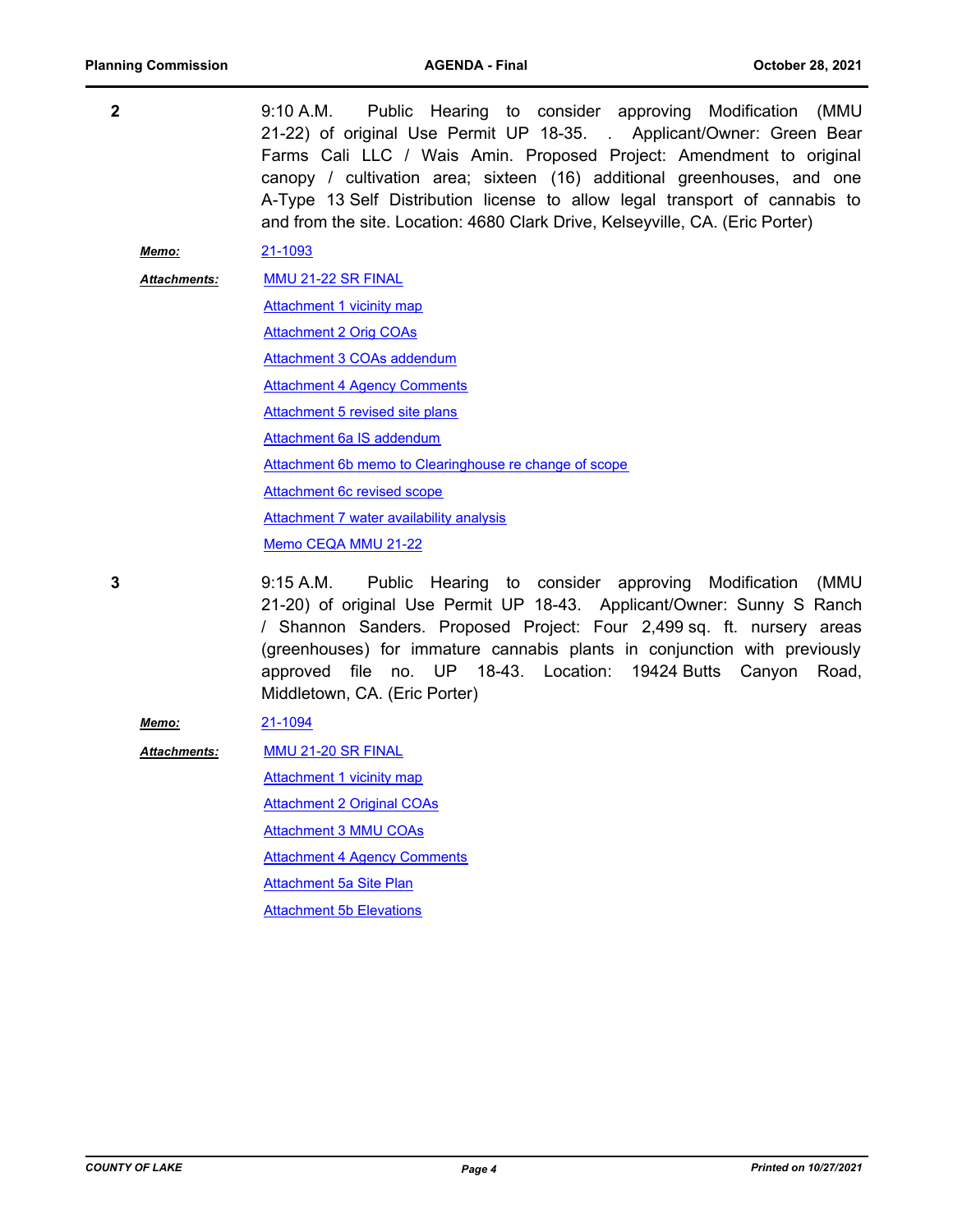9:20 A.M. Public Hearing to reconsider approving Use Permit UP 20-22. Applicant/Owner: WeGrow LLC / Zarina Otchkova. Proposed Project: Fifteen (15) A-Type 3B mixed light commercial cannabis cultivation licenses and one A-Type 13 'Self Distribution' license. The applicant is proposing thirty (32) 90' x 125' greenhouses; two (2) 90' x 125' greenhouses for immature plant starts; four  $(4)$  50' x 100' drying buildings; one (1) 200 sq. ft. shed; twenty (20) 5,000 gallon water tanks; one (1) 6-foot tall galvanized woven wire fence covered with privacy mesh to screen the greenhouses from public view. Total proposed cultivation area is 387,600 sq. ft. (roughly 9 acres); total proposed canopy area is 330,000 sq. ft. The applicant is also proposing the removal of 100 blue oak trees, which will require a 3:1 tree replacement using similar species trees prior to the start of cultivation. Location: 16750 Herrington Road, Middletown, CA (cultivation site); 17610 Sandy Road, Middletown, CA and 19678 Stinson Road, Middletown, CA consisting of 309+ acres. (Eric Porter) **4**

*Memo:* [21-1095](http://countyoflake.legistar.com/gateway.aspx?m=l&id=/matter.aspx?key=12169)